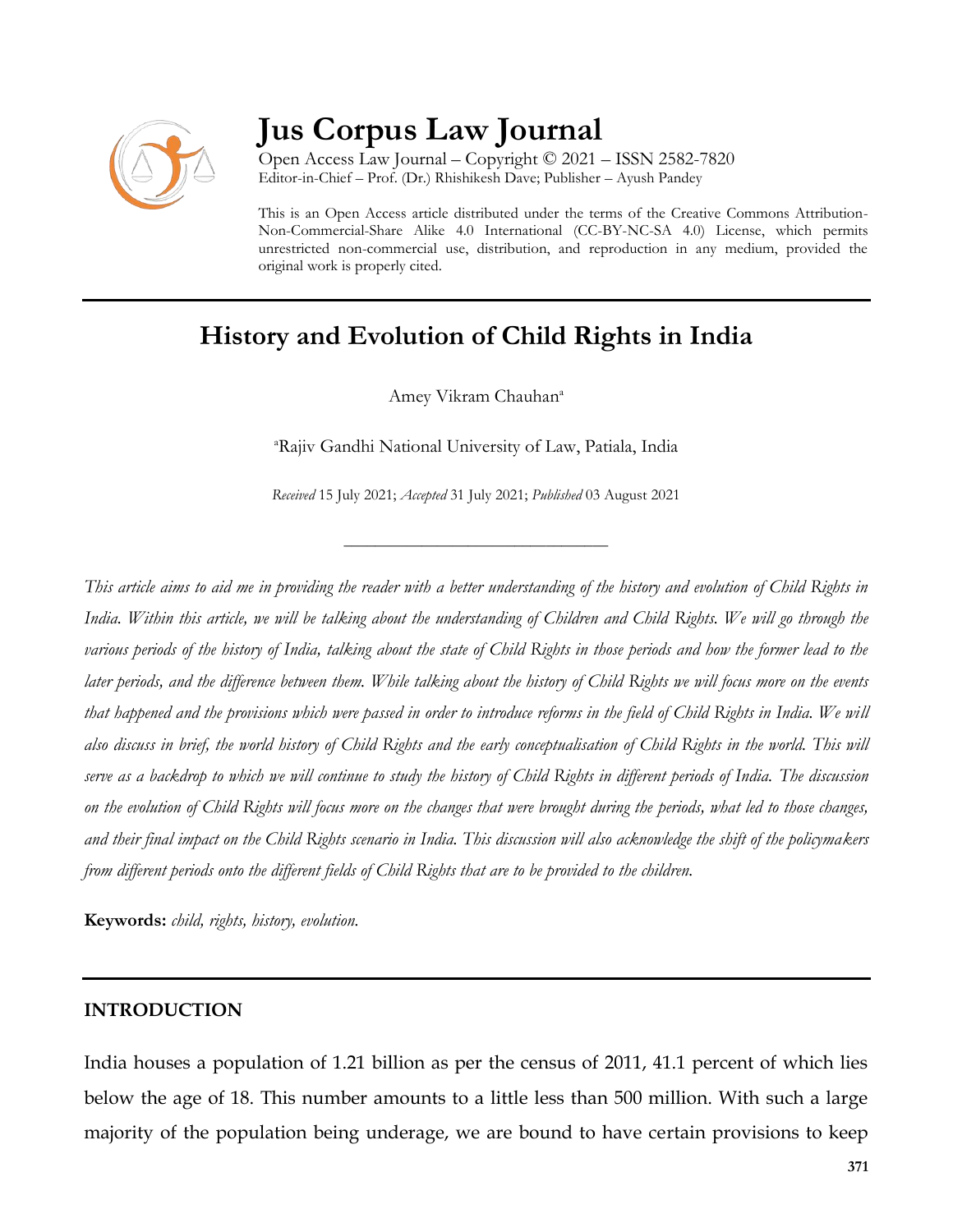them protected. However, India still ranks at 113th among 182 countries in the Child Rights Index 2020 with a score of 0.669. This shows that there lies a huge room for improvement for India to improve the lives of its child population.

Considering the world, India is a fairly new country as compared to its colonists and other European countries. Keeping this in mind, India has come fairly far from children under the age group of 7-12 working 9 hours a day as the Indian Factory Act of 1881<sup>1</sup> to completely prohibiting employment of a child under 14 years of age as domestic help and in any factory, mine or any other hazardous place<sup>2</sup> and even making their education mandatory<sup>3</sup>. France which is currently ranked 9th on the Child rights Index 2020 with a score of 0.891 was established in 1190 and one of the first ideas of child rights in the world emerged in France in 1841. The interval of time between these two events was 651 years. It took, a nation as developed and established as France, 651 years to even come up with the idea of child rights. India has managed to tail France by just a difference of 0.222, and all this in the 73 years of its independence.

This shows how far India has come in protecting its young ones and how far it can still go to do so. Thus, Child Rights in India is most definitely not in a completely ideal state, but it certainly is in a stable and rapidly improving one. We shall see more on how India managed to reach this state and how further it can go ahead in this article.

#### **UNDERSTANDING A CHILD AND CHILD RIGHTS**

#### **1. What is a Child?**

 $\overline{a}$ 

Asking someone "what is a child?" is a very strange thing to do as it may seem something too obvious. Perhaps you can define it as "someone who is not an adult" or "a young person especially between infancy and puberty" or even "young individuals who have yet to develop a sense between wrong and right". But to form legal reforms for a "Child", we first need to understand what comes under the precedent of the word "Child" or to put it simply, a legal

<sup>1</sup> Bipan Chandra, *History of Modern India* (Orient BlackSwanPvt Ltd )

<sup>2</sup> Child and Adolescent Labour (Prohibition and Regulation) Act 1986

<sup>3</sup> Right of Children to Free and Compulsory Education Act 2009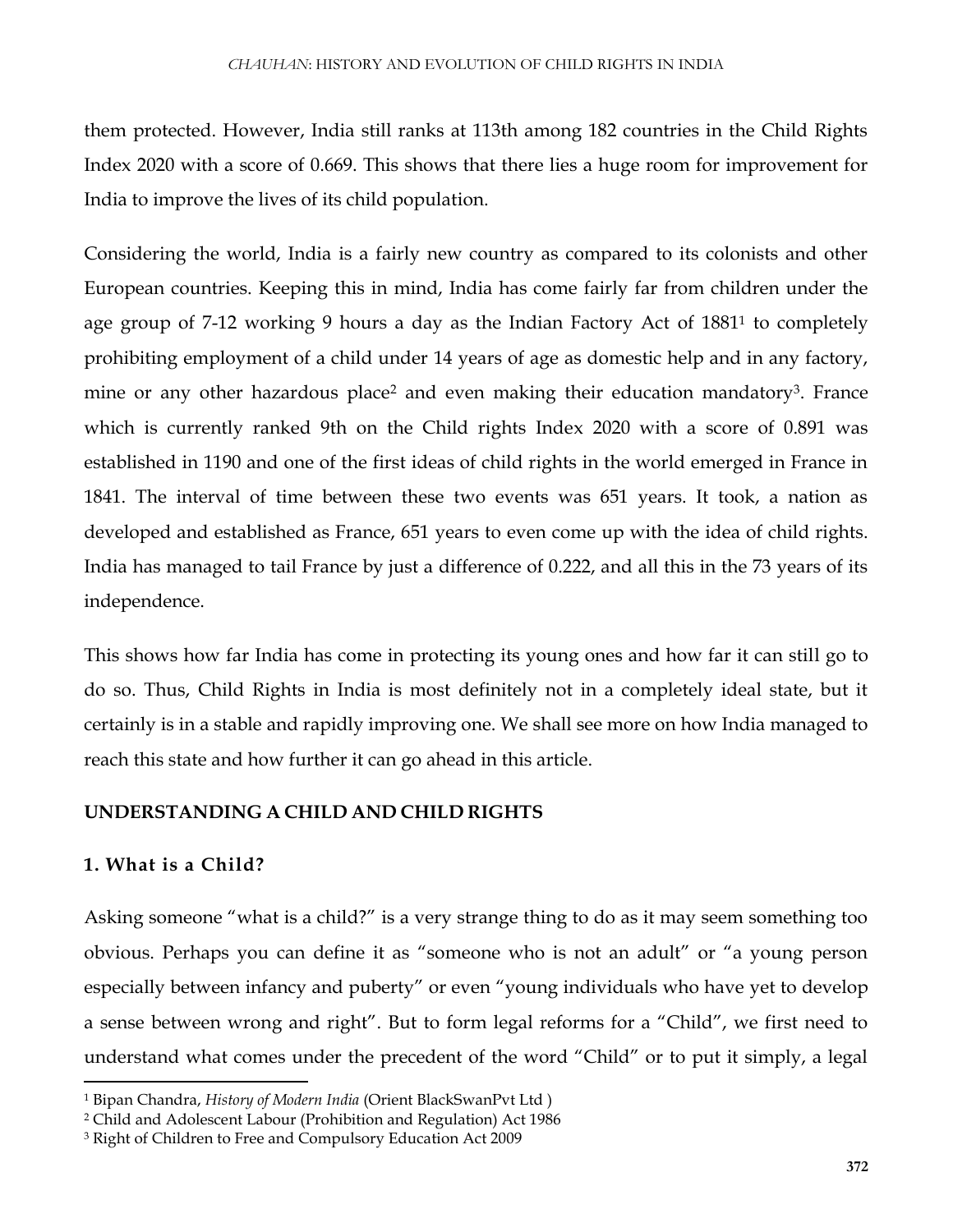definition of the word "Child". Although the Constitution of India does not provide for a legal definition of "Child", there are numerous provisions under which the word "Child" has been defined in order to meet the purpose. For example, the Indian Contracts Act of 1872 defines it as "one who has not completed his or her 18 years of age"<sup>4</sup> whereas the CLPR Act defines it as "someone below 14 years of age" and the Juvenile Justice (Care and Protection Act) 2000 defines a juvenile as "someone who has not completed 18 years of age"5. Again, other provisions in our nation define what a child, minor, and other similar distribution of children mean. Why is it so that there exists so many different the word "Child" exists, perhaps it is because of perspective, or perhaps the difference in understanding or even perhaps different needs? Also, the fact that there exist so many different interpretations of "Child" brings us back to the former issue that who are the "Child Rights" for.

Considering that humans evolved 4 million years ago<sup>6</sup>, and society around 5000 years ago, the issue in the discrepancy in the definition of what a "Child" is, was solved fairly recently, around 32 years ago (from the writing of this paper) in 1989 by the United Nations Convention on the Rights of the Child which is also, till date, the most widely ratified treaty in the human history<sup>7</sup>.

# **2. Child Rights: Definition and Conception**

On the surface, Child Rights is the simple amalgamation of the two words "Child" and "Rights". However, it goes way deeper than that. Child rights are human rights tailored especially for children in order to ensure special care and security and to cover their necessary basic needs. These include mandating food and education, prohibition of child labour, criminal laws for offences against children, protection from abuse, and much more to ensure the appropriate advancement and development of both the body and the mind of the Child8.

 $\overline{\phantom{a}}$ 

<sup>4</sup> Indian Contracts Act 1872

<sup>5</sup> Juvenile Justice (Care and Protection) Act 2000

<sup>6</sup> John Noble Wilford, 'When Humans became Humans' *(New York Times*, 26 February 2002)

[<sup>&</sup>lt;https://www.nytimes.com/2002/02/26/science/when-humans-became-human.html>](https://www.nytimes.com/2002/02/26/science/when-humans-became-human.html) accessed 01 March 2021 <sup>7</sup> United Nations Convention on the Rights of the Child (Adopted on 20 November 1990)

<sup>8</sup> Rama Kant Rai, 'History of child rights and child labour' (*menengage.org*) [<http://menengage.org/wp](http://menengage.org/wp-content/uploads/2014/06/History-of-child-rights-and-child-labour.pdf)[content/uploads/2014/06/History-of-child-rights-and-child-labour.pdf>](http://menengage.org/wp-content/uploads/2014/06/History-of-child-rights-and-child-labour.pdf) accessed 01 March 2021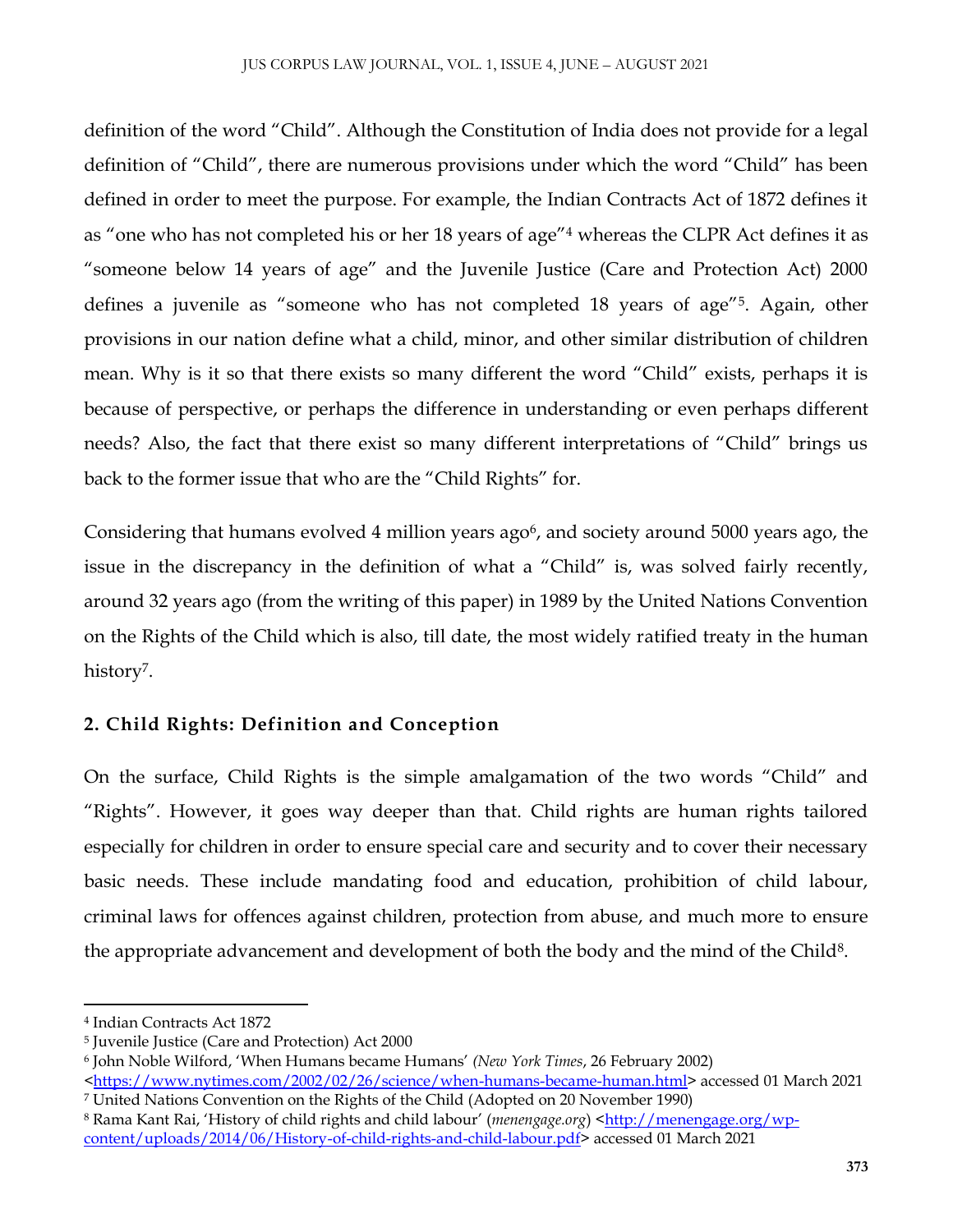In the very early days, back in the ancient world when Balkan states and the Mediterranean States held great power, and which have greatly influenced the modern-day western world, Children were perceived as devices of income or by-product of bodily desires rather than an entity with a lively existence of their own. This led to the depiction of children as primarily mythological. It was only up until the mid-sixth century that everyday depiction of childhood activities started appearing in art and literature, however even still children were simply depicted as small adults<sup>9</sup>. Such depiction leads to the understanding of children being property or possible labor. Parts of Ancient Greeks and Romans even went as far as leaving girl children and children born with disabilities in the wild or hillsides. Although the killing of unwanted children across the world has surely become far less common but is surely still present in the modern world, perhaps closer to you than you might imagine. Last year, the UN reported that India accounts for 45.8 million of the world's 142.6 million missing females<sup>10</sup> over 50 years. Philippe Aries, a French historian who wrote a lot about daily lifestyle in the early 1900s once wrote on the issue of childhood that, "the idea of childhood did not exist at all in earlier times, as once the 'child' moved from the biological dependence of 'infancy' it 'belonged to adult society'"11.

The conceptualisation of Child Rights thus became very important to introduce reforms for the better life of the little children.

# **HISTORY OF CHILD RIGHTS**

 $\overline{\phantom{a}}$ 

# **1. World History of Child Rights**

Perhaps the first legislation or a proper provision to be passed by a nation's government on the issue of absence of Child Rights was in France around the 1840s when laws concerning the

<sup>9</sup> John H. Oakley, 'Children in Archaic and Classical Greek Art: A Survey' (*Oxford hand book*, December 2013) [<https://www.oxfordhandbooks.com/view/10.1093/oxfordhb/9780199781546.001.0001/oxfordhb-](https://www.oxfordhandbooks.com/view/10.1093/oxfordhb/9780199781546.001.0001/oxfordhb-9780199781546-e-007)[9780199781546-e-007>](https://www.oxfordhandbooks.com/view/10.1093/oxfordhb/9780199781546.001.0001/oxfordhb-9780199781546-e-007) accessed on 01 March 2021

<sup>10</sup> 'Vanishing act: Population and female infanticide' (*telegraphindia.com*)

[<sup>&</sup>lt;https://www.telegraphindia.com/topic/un>](https://www.telegraphindia.com/topic/un) accessed 1 March 2021

<sup>11</sup> Philippe Aries, 'Centuries of Childhood' (*monoskop.org*)

[<sup>&</sup>lt;https://monoskop.org/images/d/d0/Ari%C3%A8s\\_Philippe\\_Centuries\\_of\\_Childhood\\_A\\_Social\\_History\\_of\\_](https://monoskop.org/images/d/d0/Ari%C3%A8s_Philippe_Centuries_of_Childhood_A_Social_History_of_Family_Life_1962.pdf) [Family\\_Life\\_1962.pdf>](https://monoskop.org/images/d/d0/Ari%C3%A8s_Philippe_Centuries_of_Childhood_A_Social_History_of_Family_Life_1962.pdf) accessed on 01 March 2021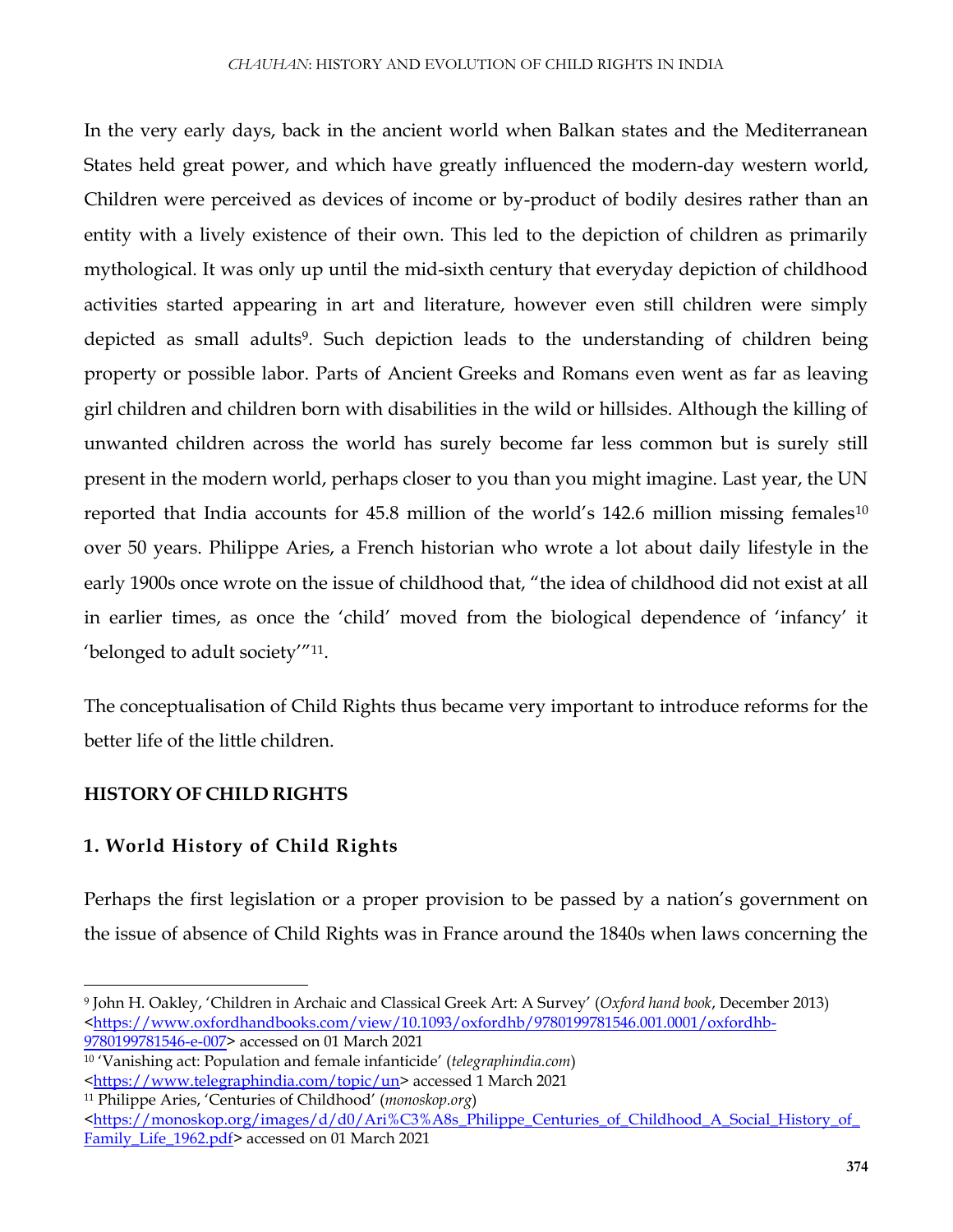security of children were conceptualised. After the American and the French Revolution had nothing significant to support the children of the time works like "Oliver Twist" by Charles Dickens begin catching air highlighting the plight of the children in those ages, it became important for the people to pay attention to this issue.

However, it was not until after the First World War that the globe began realising the need for Child Rights. It's almost funny how it took the world one of the most tragic events in its history to realise that kids, the most vulnerable of all humans required some basic rights in order to secure their future.

Not to mention this was also the period when the world saw a surge of scientific developments. Perhaps it was too an important factor in making the world realising what it had been lacking. With developments and science, the society made great advancements too, new ideas and machinations from the industrial revolution made it possible for a proper and fast transformation of the society into a modern era, where along with the children of the upper section, the children of the working class too could enjoy a proper childhood away from the harsh work up to some extent. Up to some extent because they were still engaged extensively in child labour activities because their small fragile bodies allowed them to get into tight spaces.

After the First World War, the Geneva Convention gave the world the International Save the Children Union which released the Declaration of the Rights of the Child which was adopted by the League of Nations in the Geneva Declaration which became the first global treaty on Child Rights. The Declaration stated, "humanity owes to the Child the best that it has to give"12. This was a historic moment as for the first time in the history of mankind, humanity as a whole acknowledged existence of rights for children and their responsibility towards them.

After the Second World War when the League of Nations failed, came the United Nations (UN) which continued the pursuit of proper treatment and security of children. The UN

l

<sup>12</sup> Geneva Declaration of the Rights of the Child, 1924 (adopted on 20 November 1959)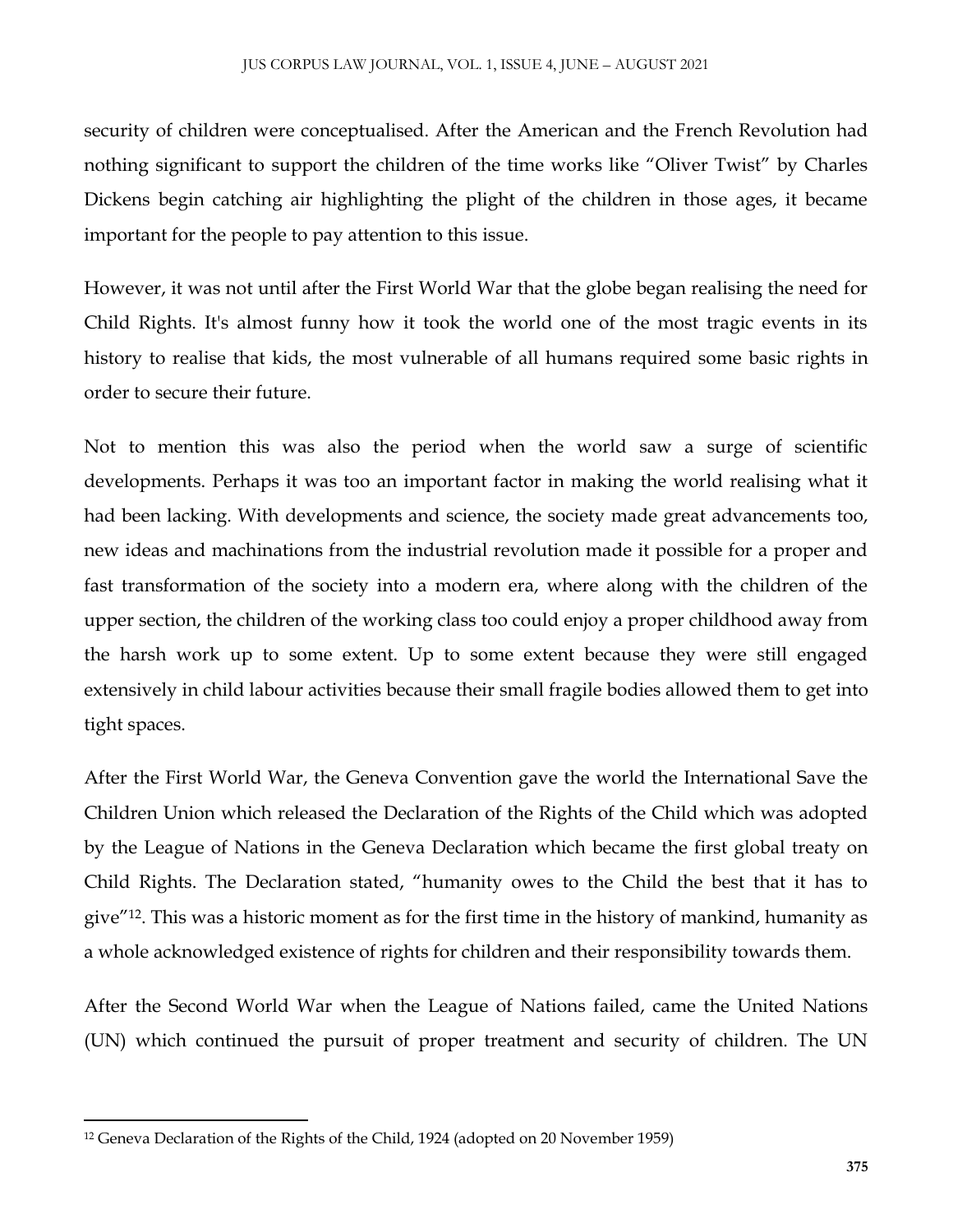established the United Nations International Children's Fund (UNICEF) and then the general assembly adopted the United Nations Convention on the Rights of the Child (UNCRC).

The UNCRC provides for the General and Political Rights of Children under 18 across the globe. To this date, UNCRC is the most ratified treaty ever with 196 of the 197 countries to have signed it.

#### **2. Indian History of Child Rights**

Evidently from the Ancient texts we have around, like the Manusmriti<sup>13</sup> or Mahabharat<sup>14</sup> or the Vedas, it is clear that laws revolving around Children have existed in this country for quite some time. However, these laws existed more as "on children" rather than "for children". There existed laws that bound children to a pre-determined fate based on the family or stars under which they were born. Children were even considered to be "owned" by their fathers. They were forced to believe that their life at present is bound by the inevitable karma they harvested in their previous lives.

Some form of reforms existed back then as well, like King Vikramaditya's implementation of moral ethics because of which being obedient to elders became the approved and valued form of behaviour instead of the unquestionable duty it was before. However, these reforms couldn't save the exploitation of the natives and the children from the upcoming invasions by the Arabs, Turks, and Mughals. These plunderings caused a major setback to both capital and culture, both resulting in the downfall of elementary education to children and indulging in labour at a young age. Before this elementary education was given only to the higher castes, as the Mughal rule settled in, this changed to providing education to only the rich aristocrats and royals. In both, the given periods' Girls were rarely given any education and they were still considered to be inferior to boys. Not was done to help the children during this period in the history of India.

 $\overline{\phantom{a}}$ 

<sup>13</sup> Ganganatha Jha, 'Manusmriti with the Commentary of Medhatithi' (*wisdomlib* 1920)

[<sup>&</sup>lt;https://www.wisdomlib.org/hinduism/book/manusmriti-with-the-commentary-of-medhatithi>](https://www.wisdomlib.org/hinduism/book/manusmriti-with-the-commentary-of-medhatithi) accessed 02 March 2021

<sup>14</sup> 'Mahabharata Through the Eyes of Indian Laws' (*Lawbhoomi.com* 18 June 2020)

[<sup>&</sup>lt;https://lawbhoomi.com/mahabharata-through-the-eyes-of-indian-laws/>](https://lawbhoomi.com/mahabharata-through-the-eyes-of-indian-laws/) accessed 02 March 2021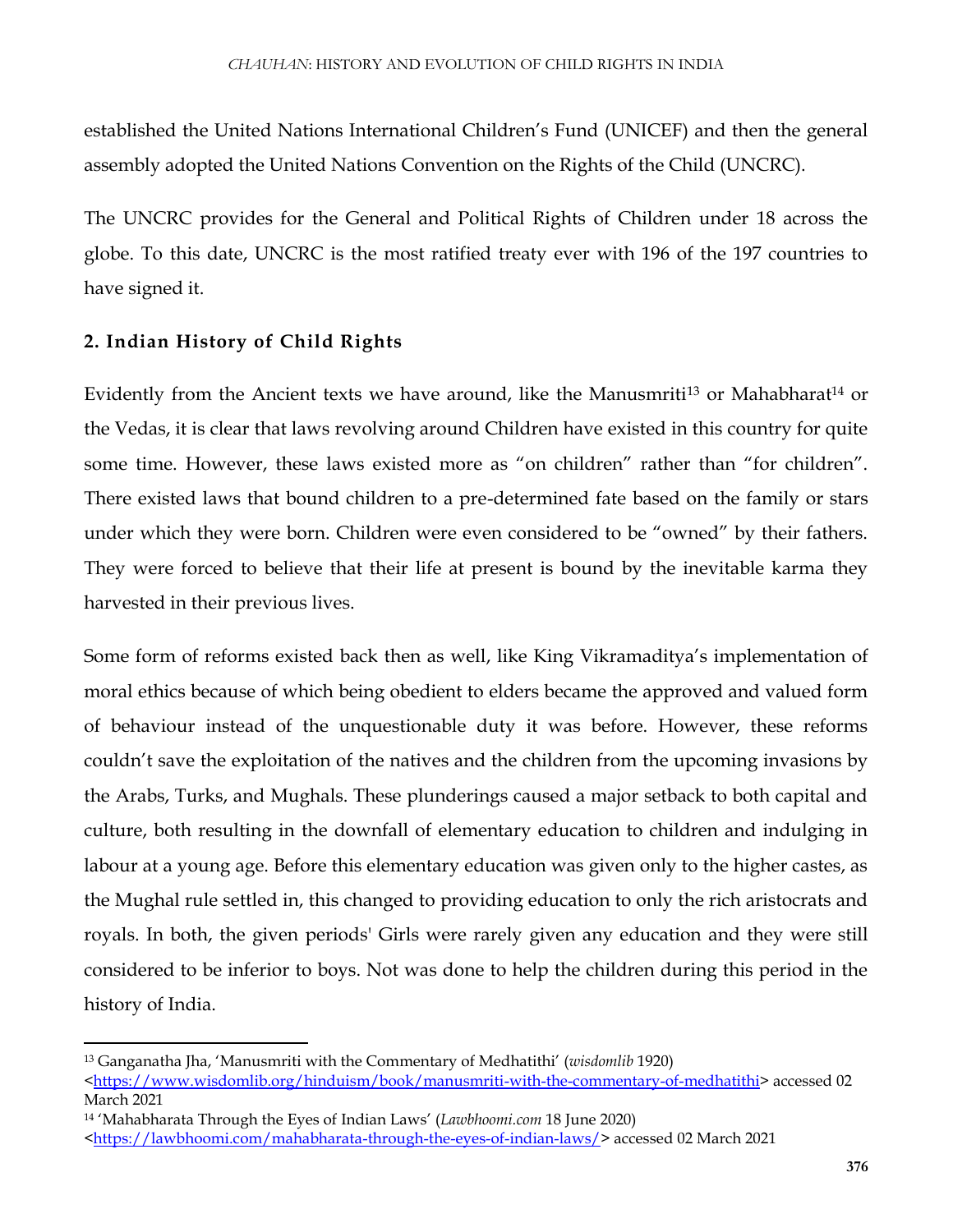After the Mughals, came the British, they stormed in, divided the nation, and took control of everything they could. The British brought about both reforms and damages. They did introduce provisions to abolish the Slavery system and Child Marriage, implementation of which was certainly not perfect at all. Macaulay and Bentick helped in reshaping the education system to a more logical and scientific form, although this still was not done for the betterment of children but for convenience in administration as Macaulay stated, "*In India, English is the language spoken by the ruling class. Those Indians of the high class who are in government also speak it... We must do our best to form a class who may be interpreters between us and the millions whom we govern. A class of persons Indian in blood and colour, but English in taste, in opinions, words, and intellect*".

They helped in the modernization of the Indian society but through Christian Missionaries. They abolished female infanticide as well, however still considered an Indian child inferior to a British. Thus, the British did bring about some reforms, but they weren't because they care for the future of the kids in India, rather each reform they brought had an ulterior motive behind them. These didn't go unnoticed by leaders like Raja Ram Mohan Roy who is perhaps the greatest social reformer the country had ever seen.

Raja Ram Mohan Roy felt the need to hold people by their shoulders and raise them from their backwardness in order to make India a better place for them to live. He found The Brahmo Samaj, aided in the abolishment of Sati in 182915, fought for the liberty of Womankind and freedom of a girl child. He opposed the caste system and helped in the delivery of education to every child. The contribution of Raja Ram Mohan Roy towards child reforms and social reforms was so great that he was also considered to be the Maker of Modern India.

Then came the time of Indian Independence. Now a lot of things changed when India became independent, one of them being that the Nation could now freely focus to develop on its own. Independence and democracy granted India the power to bring about reforms without the need for revolution.

l <sup>15</sup> 'Raja Ram Mohan Roy' *(britannica.com)* <<u>https://www.britannica.com/biography/Ram-Mohan-Roy</u>> accessed 03 March 2021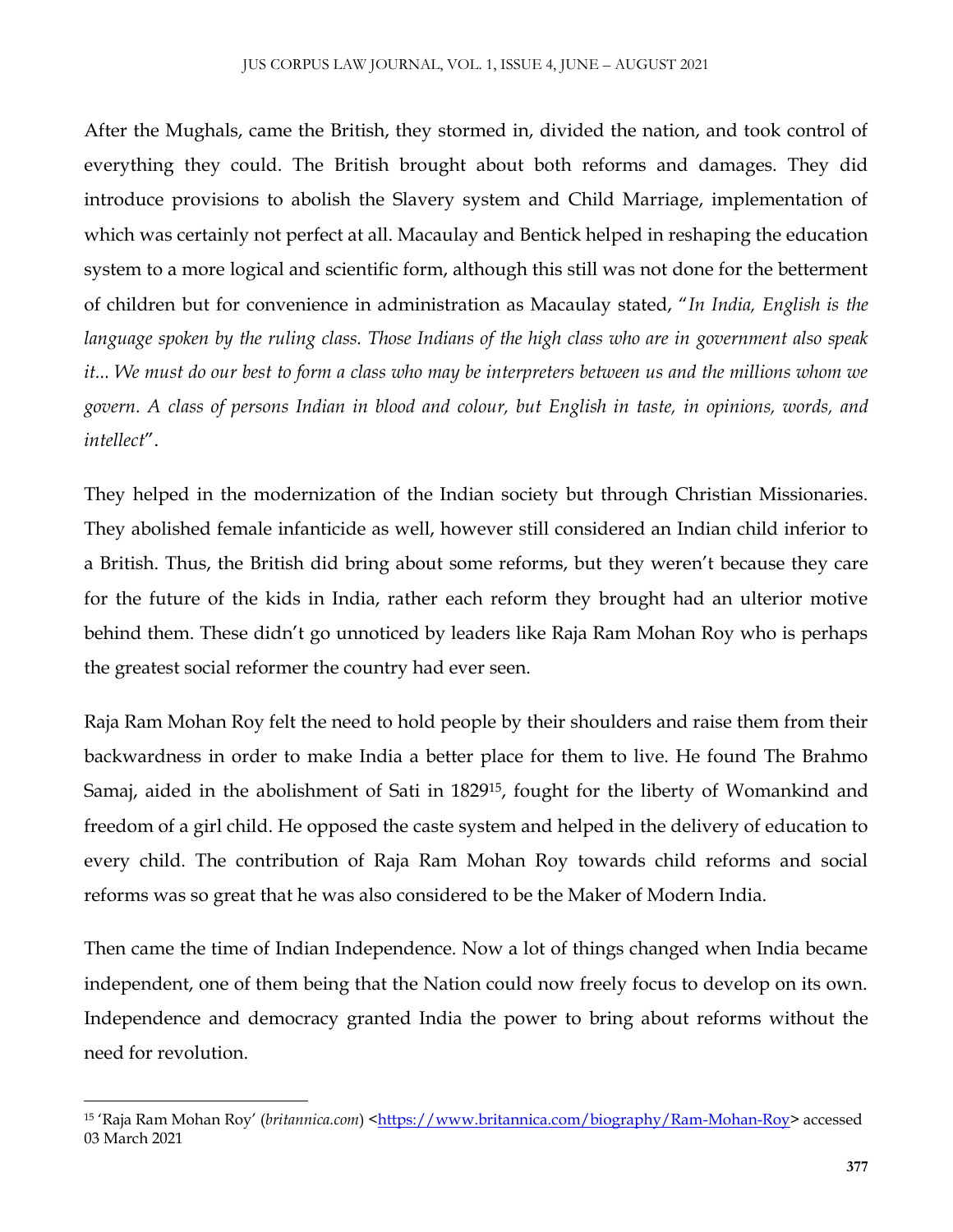Post-Independence, the framers of the constitution were well informed about the absolute need for the introduction of Child Rights in India in order to ensure a better future for not only the Children but the country itself. The constitution provided for a lot of reforms for Children, some exclusively for them and some for the general public including them. The most notable of them all being the Fundamental Rights which provided for basic rights to all citizens and some especially for children:

- Article 15(3) "*Nothing in this article shall prevent the State from making any special provision for women and children.*"
- Article 21 "*No person shall be deprived of his life or personal liberty except according to a procedure established by law.*"
- Article 21A "*The State shall provide free and compulsory education to all children of the age of six to fourteen years in such manner as the State may, by law, determine.*" (This article was not added up until 2010, by the 86<sup>th</sup> amendment)
- Article 23(1) "*Traffic in human beings and the beggar and other similar forms of forced labour are prohibited and any contravention of this provision shall be an offence punishable in accordance with law*"
- Article 24 "*No child below the age of fourteen years shall be employed to work in any factory or mine or engaged in any other hazardous employment*"<sup>16</sup>

Many other statutory reforms were introduced after independence as well, like Apprentices Act 1961, The Child Labour (Prohibition And Regulation) Act 1986, The Infant Milk Substitutes, Feeding Bottles and Infant Foods (Regulation of Production, Supply, and Distribution) Act 1992, The Pre-Natal Diagnostic Technique (Regulation and Prevention of Misuse) Act 1994, The Juvenile Justice (Care and Protection of Children) Act 2000, National Policy for Children 1974, National Policy on Education 1986, National Policy on Child Labour 1987 and many more<sup>17</sup>.

 $\overline{a}$ 

<sup>16</sup> Constitution of India

<sup>17</sup> Mayukh Gupta, 'The Rights of Children In India' (*Legalservice India*)

[<sup>&</sup>lt;http://www.legalservicesindia.com/article/219/The-Rights-Of-Children-in-India.html>](http://www.legalservicesindia.com/article/219/The-Rights-Of-Children-in-India.html) accessed 03 March 2021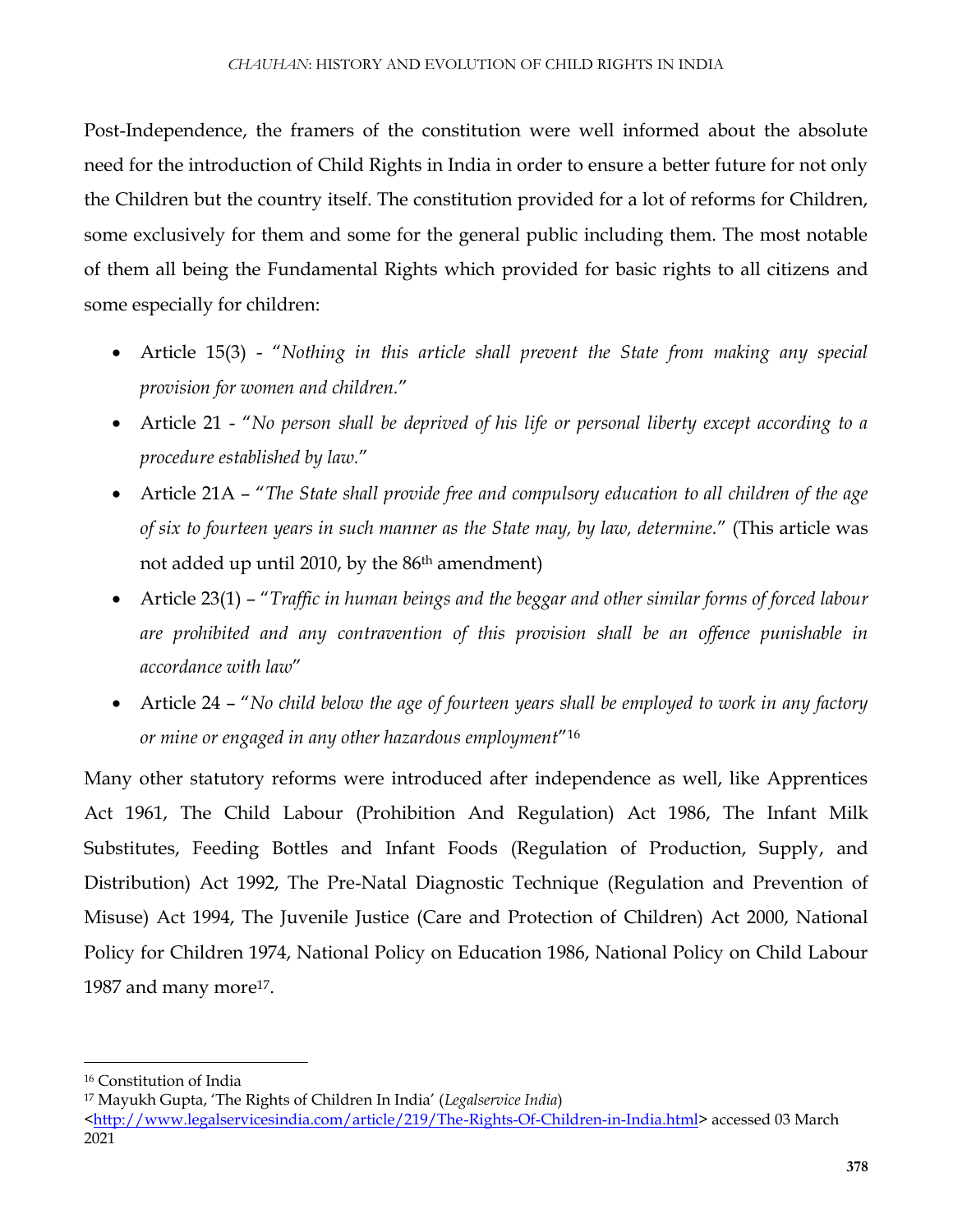Since Independence different governments have been trying to tackle the problems faced by the children under them in different ways. It was only after the struggle for independence began that leaders started to focus on the problems of the children on a nationwide scale, and were then able to introduce reforms either via revolution in the pre-independence period and then by legislations in the post-independence period. Thus, the independence struggle was not only the cause of the rise of nationality in the people of India but also the rise of understanding towards children.

#### **EVOLUTION OF CHILD RIGHTS IN INDIA**

The evolution of Child Rights did not happen evenly along the timeline. In the early stretches of the timeline, the progression of child Rights was perhaps none. It gained little momentum in the medieval ages, saw a significant number of changes in the Colonial period, and saw the largest development around and after Independence. A very obvious observation that could be drawn from this could be that the rate of conceptualisation of reforms was directly in proportion to the advancement and reach of education. Through each era different there existed different concerns about children which lay greatly in contrast. For example, the choice of identity was not even something that existed in ancient or medieval India but is a major concern today. We shall now see how each era was different from others and how it evolved and developed over time.

#### **1. Child Rights in Ancient India**

l

Ancient India was majorly a Patriarchal society where a child was perhaps born as something which was to be owned by his father. Perhaps the same can be said about the rest of the world as well. Lloyd de Mause, a well-known historian who left us only last year, once said "the further back in history one goes, the lower the level of child care, and the more likely children are to be killed, abandoned, beaten, terrorised, and sexually abused"18. This perhaps brings us back to what we already quoted from Phillipe Aries's "*Centuries of Childhood*", that as a child grew from infancy it now belonged to the "adult society". Children were simply

<sup>&</sup>lt;sup>18</sup> Julius A.Elias, '*The History of Childhood'* (*muse.jhu.in* 1976) [<https://muse.jhu.edu/article/247436/pdf>](https://muse.jhu.edu/article/247436/pdf) accessed 03 March 2021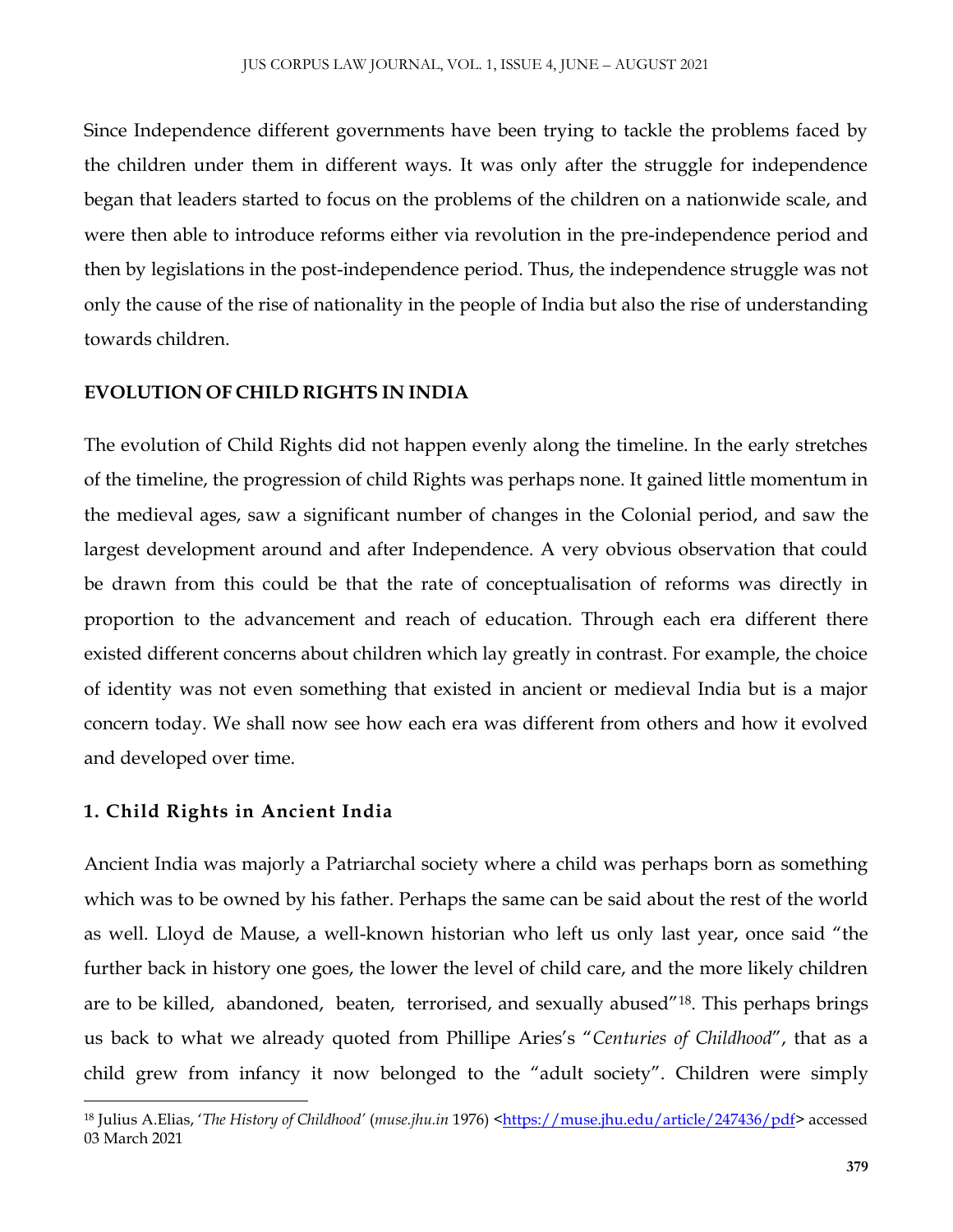perceived as devices of income, either long term by the means of employment or instant by trafficking. Child Rights was a concept yet to be stumbled upon, thus the talks about its evolution are irrelevant.

Arguably though the life of some children was better than others in India, not because the community they lived in realised their needs but instead because the society perceived those children to be better than others simply because they were born in a societal construct where one human life was pitched to be higher than others on the basis of things like caste, race, religion, etc. So, children were simply stripped of their rights because they were born with the wrong blood.

#### **2. Child Rights in Medieval India**

Medieval India saw some reforms for the Children because of educated and understanding rulers. Rulers like Ashoka and Vikramaditya brought significant changes under their rule. They made education more feasible to the working class and a decrease in taxation allowed for some relaxation in the work done by children. The plight of the girl child however was still more or less the same even after the Kings called for better treatment of women but an uneducated and patriarchal subject stood in the way of this basic understanding. Of course, the system higher classes getting far more privileges than the majority of others was still prevalent

All of this progress however saw a huge setback in the form of foreign invasions and raids. These were harmful because not only they were large-scaled but also because of how frequently and in great numbers, they were taking place. India faced a large number of plunderers, from Arabs to Turks to Afghans to Mughals. This situation subsided when the Mughal rule was established. It took some time for people to get used to the new regime and also for the new Ruler to get used and recon the current scenario of their kingdom. India saw huge educational reforms under the well-educated and well perceived Akbar. Akbar treated all his subjects the same and opened numerous institutions of education for both Muslims and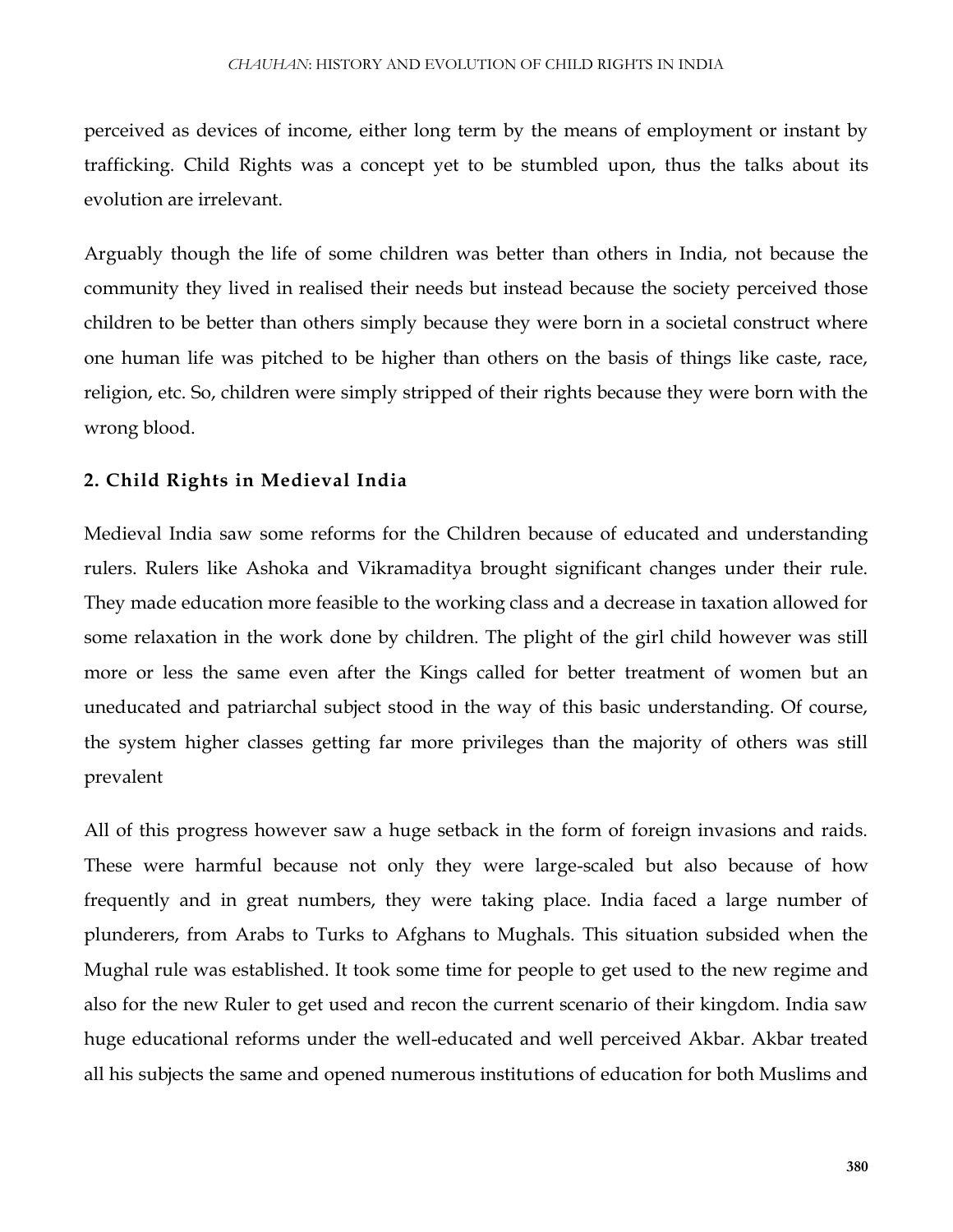Hindus in his regime. He also introduced curriculum changes to better suit the life instead of the religion of the children<sup>19</sup>.

But then again, this all went downhill when his great-grandson Aurangzeb came in power, whose policies were strictly against Hindus. He also believed education to be inspired more by religion, favourably Islam than practicality. Thus, even after making somewhat significant strides in child reforms, especially in education, everything got more or less levelled over time as rulers and ideologies changed. However, the perception of children by society did evolve as children were now seen as the future of what the society would be, and thus the need of preserving the seeds of the future society laid the foundation for the upcoming changes.

### **3. Child Rights in Colonial India**

 $\overline{\phantom{a}}$ 

In Colonial India, a number of reforms got introduced primarily because of two reasons:

- 1. To make it convenient for the British to rule the country as safer and more educated children would provide security and quality in the required staff
- 2. To please the people and to ensure the prevention of revolts caused by the government ignoring the need of the people

The second cause was more because many prominent leaders actively stirred the public to understand how important the proper treatment of children is. The reforms introduced during this period were meant to be enjoyed by all children and were focused more on the proper development of the children's mind and body and their security.

Many inhumane practices like child marriage, child labor, trafficking, sati, child labour saw reforms in the form of The Guardian and Wards Act 1890<sup>20</sup> and The Child Marriage Restraint Act 1929. However, the leaders and the reformists played a much greater role in the formation and implementation of these acts than the government.

<sup>&</sup>lt;sup>19</sup> 'The Mughal Period' (*Britannica*) [<https://www.britannica.com/topic/education/The-Mughal-period>](https://www.britannica.com/topic/education/The-Mughal-period) accessed 03 March 2021

<sup>20</sup> Mitali Goyal, 'All about Guardianship and Wards Act 1890' (*latestlaws*, 08 October 2019) [<https://www.latestlaws.com/articles/all-about-guardianship-and-wards-act-1890-by-mitali-goyal/>](https://www.latestlaws.com/articles/all-about-guardianship-and-wards-act-1890-by-mitali-goyal/) accessed 04 March 2021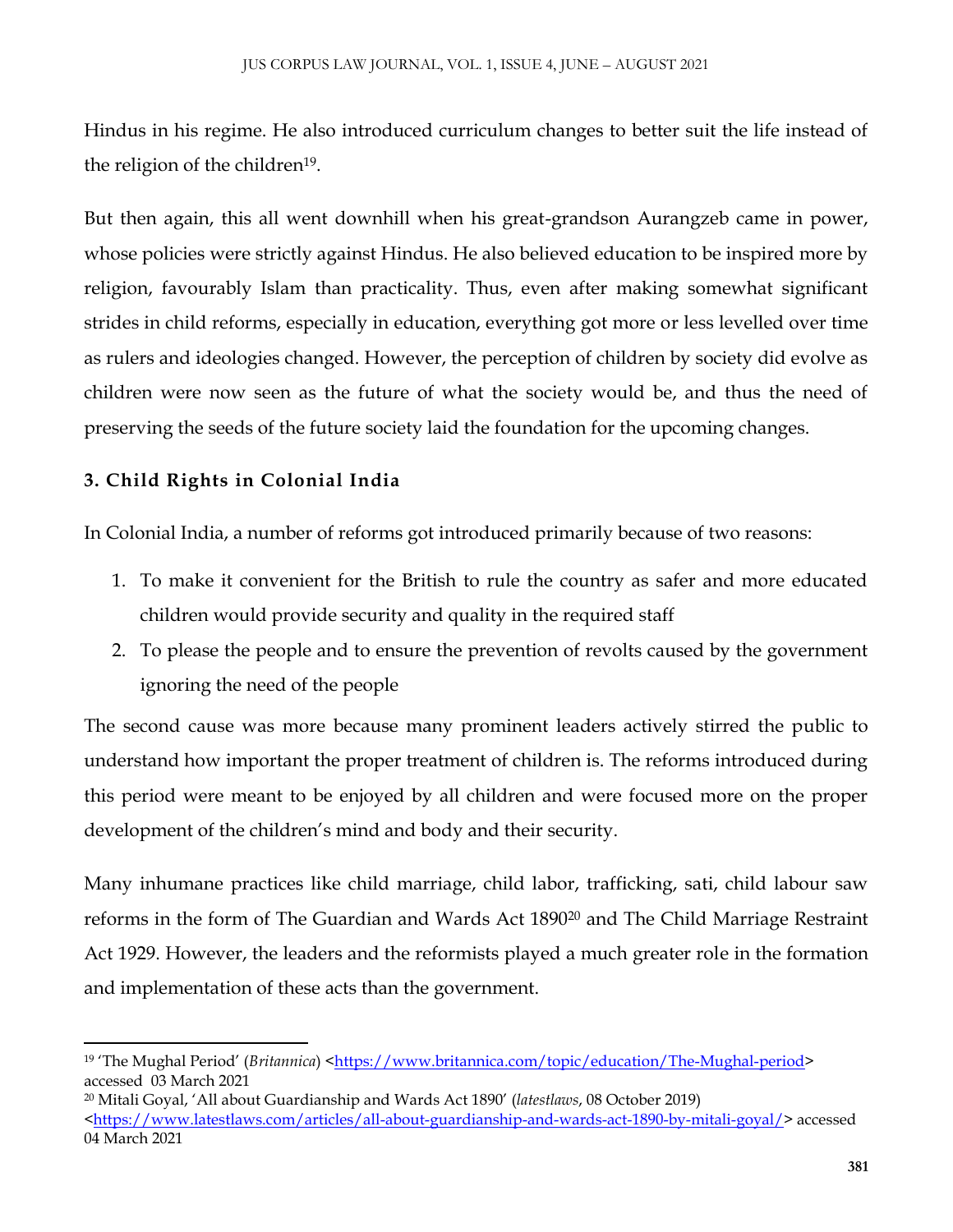Although reforms were being introduced for the children, the state of the Child Rights in India was such that the people had only begun to understand its significance with a few reformist leaders guiding them, while the Government's agenda behind the introduction of these reforms was simply ensuring ease and longevity of their rule.

#### **4. Child Rights in India around and Post-Independence**

Post-Independence India saw the most changes in the Child Rights scene. This was because the country was now free and the Government was of the people themselves. India now had an understanding of how children are the most valuable asset of this country, whose protection and security must be of utmost importance.

A number of reforms were introduced which focused on providing children proper life and opportunity and ample protection. Moreover, each of these reforms was meant to be enjoyed by every child equally. The reforms not only focused on the basic needs but also on the freedom of the child to choose his own life. We saw the Orphanages and Other Charitable Homes (Supervision and Control) Act 1960, Apprentices Act 1961, The Child Labour (Prohibition And Regulation) Act 1986, National Policy for Children, 1974, National Policy on Education, 1986, National Policy on Child Labour, 1987

Another major boost in the introduction of child reforms in India was because of the UNCRC which was adopted by the UN, of which India was a member in 1992. The UNCRC provided more guidelines for the nations to work on and to develop existing legislation. We then saw multiple new reforms such as The Infant Milk Substitutes, Feeding Bottles and Infant Foods (Regulation of Production, Supply, and Distribution) Act 1992, The Pre-Natal Diagnostic Technique (Regulation and Prevention of Misuse) Act 1994, The Juvenile Justice (Care and Protection of Children) Act 2000, Establishing of the National Commission for Protection of Child Rights in 2005, Right of Children to Free and Compulsory Education Act 2009, Protection of Children from Sexual Offences Act 2012 and many more.

The current state of Child Rights in India is not perfect neither the best, it is however developing, the recent decades have shown promising leaps in this issue and it is something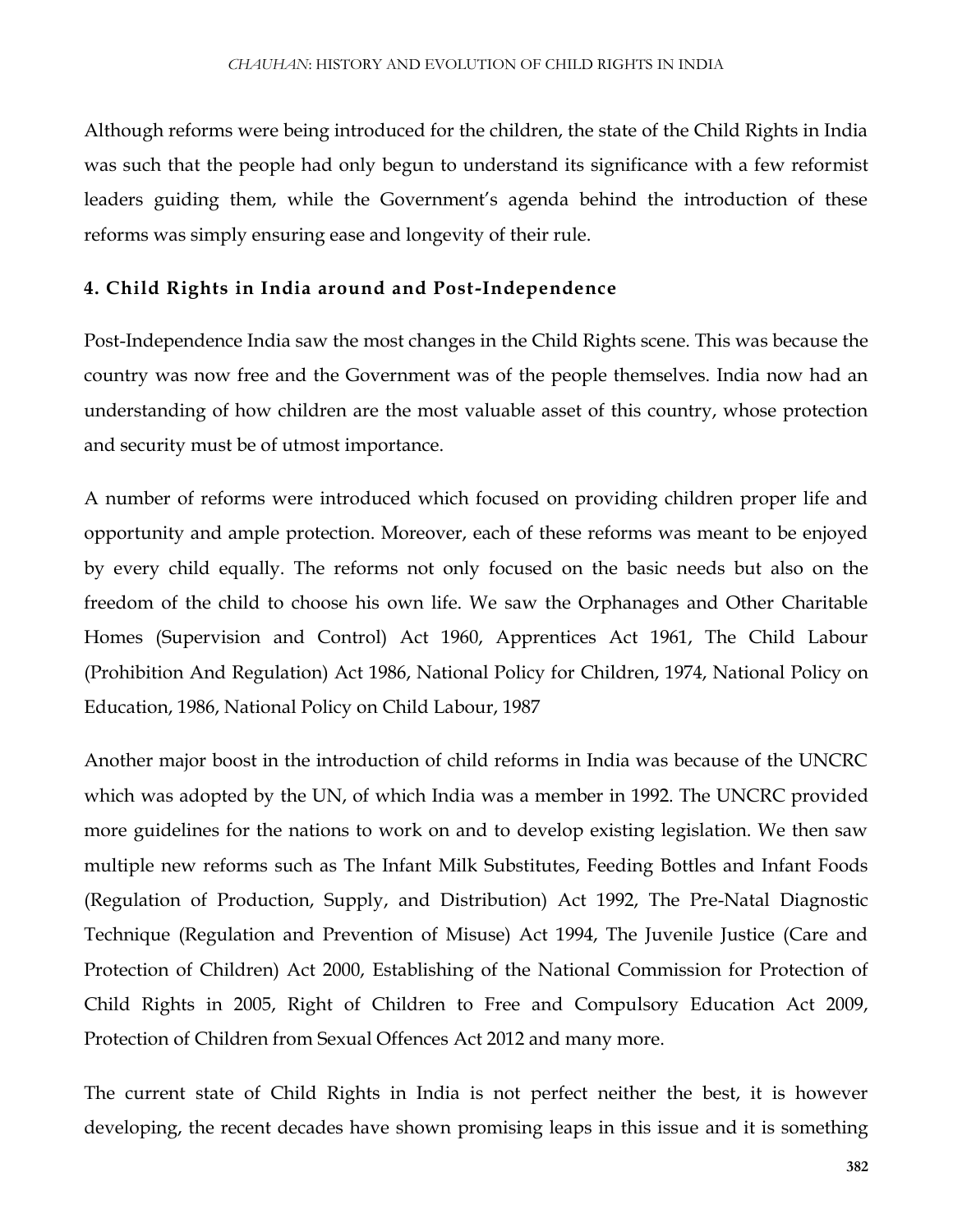that is to be worked on to improve. The state of Child Rights has come a long way from Ancient India where children were born to be owned by society. However, in this new age, children require more reforms to shield them from already existing but recently recognised problems like gender identity, depression, anxiety, and much more.

#### **CONCLUSION**

India houses nearly 500 million children, accounting for nearly 41% of its population, nearly 30% of this number is below 6, and 73% of which live in rural areas. With such a demographic India was bound to suffer through shortcomings on its journey through the evolution of Child Rights. These shortcomings were all overtaken by the amassing and gaining of understanding of people.

Even though India is still pretty far away from offering its Children optimal rights and security and gaining a better understanding of issues, it is gaining on them fairly rapidly and the incorporation of young educated individuals in the country's governance and policymaking is quite the promise that we need. Nobody can understand the plight of the young ones than the Youth themselves as they themselves have just got past that period of their life and they know what they were lacking and are capable enough to understand what is necessary to be done.

Lastly, one important thing that we noticed while going through different periods of India and different stages of the evolution of child rights is that as the reforms in child rights advanced so did the active participation of people in making it conceptualise or perhaps could it be the other way around, that more the number of people actively participated in the conceptualisation of Child Rights, the more the scenario advanced.

The Ancient times saw only the Rulers making the decisions in all regards including Child Rights and thus the rights of the children were next to none in ancient times. The medieval times saw the Rulers take the advice of their council of ministers and their court which consisted of people of their kingdom and thus the state of Child Rights improved a little in the medieval period. As under the Colonial rule, the provisions were introduced by a government